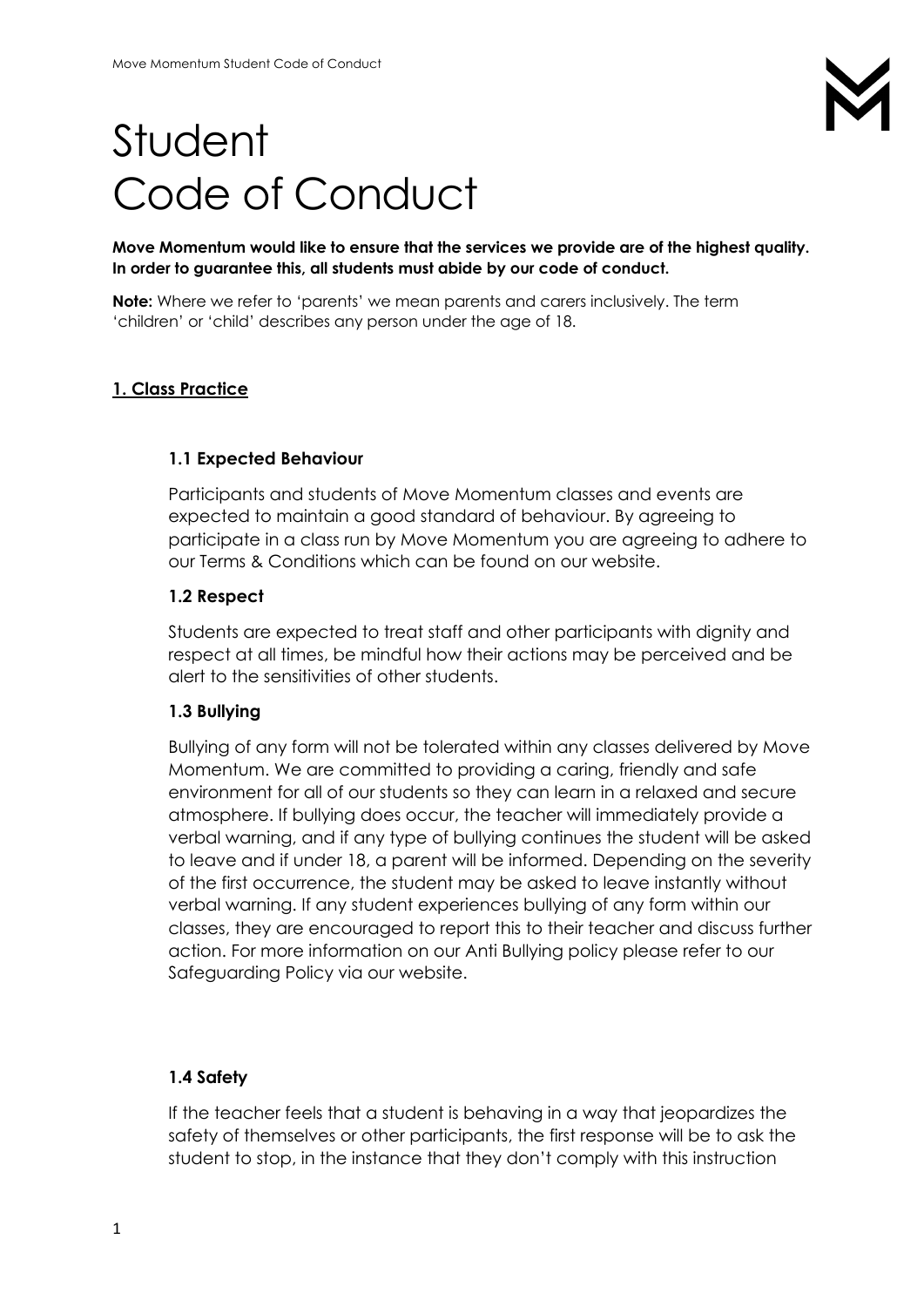then they must then be asked to leave. If they refuse the teacher will take action to ensure the safety of other students and themselves.

If any such event occurs the teacher will contact the parent, if the student is under 18, and report the incident to their line manager. This situation will then be dealt with by management.

# **1.5 LGBTQ+**

At Move Momentum we take pride in supporting the LGBTQ+ community. We are committed to providing a caring, friendly and safe environment for all of our students so they can learn in a relaxed and secure atmosphere. Please make us aware of your pronouns upon arriving at your first class.

# **2.2 Social Media**

On social media please think carefully about the content you are posting, and seek permission before posting photos/videos of others. Please do not post anything negative about Move Momentum, our classes or service on social media platforms. So that all participants can enjoy and actively take part in dance activities, we discourage the use of mobile phones during such activities. For more information please refer to the Online Safety and Social Media Policy which can be found via our website.

# **5. Declaration**

**Note:** Where we refer to 'parents' we mean parents and carers inclusively. The term 'children' or 'child' describes any person under the age of 18.

As a student at Move Momentum, we expect you to:

- Consider your behaviour do not engage in any behaviour that constitutes any form of abuse or bullying
- Respect everyone's right to take part and celebrate difference within Move Momentum, not discriminating against anyone, regardless of background (see Equality & Diversity Policy)
- Behave appropriately online in accordance with our Online Safety and Social Media **Policy**
- Develop positive relationships with other students and teachers
- Make our classes a friendly and welcoming place to be

As a student you have the right to:

- Enjoy the time you spend with us and be supported in your class
- Be listened to
- Be respected and treated fairly by us
- Feel welcomed, valued and not judged based on your background (See Equality & Diversity Policy)